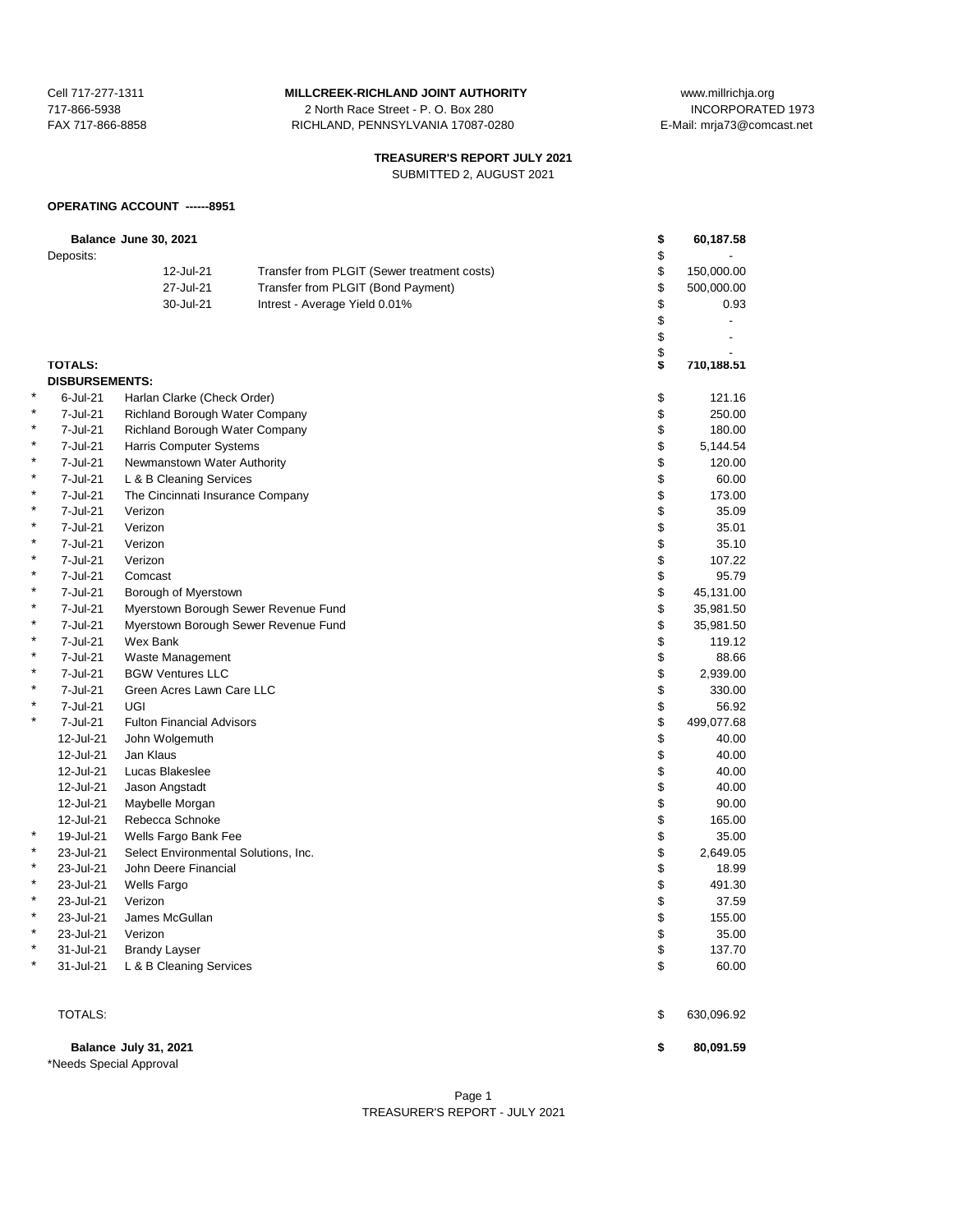# **PAYROLL ACCOUNT ------8944**

| Deposits:                       | Balance June 30, 2021                      |                                                      | \$<br>\$ | 9,568.01                              |
|---------------------------------|--------------------------------------------|------------------------------------------------------|----------|---------------------------------------|
|                                 | 30-Jul-21                                  | Intrest - Average Yield 0.01%                        | \$       | 0.08                                  |
|                                 |                                            |                                                      | \$       |                                       |
| <b>TOTALS:</b>                  |                                            |                                                      | \$       | 9,568.09                              |
| Disbursements:                  |                                            |                                                      |          |                                       |
|                                 |                                            |                                                      | \$       |                                       |
| 30-Jul-21<br>30-Jul-21          | UCMS PA UC<br>941 Tax                      |                                                      | \$<br>\$ | 39.51<br>942.55                       |
| 30-Jul-21                       | Jan Klaus                                  |                                                      | \$       | 407.40                                |
| 30-Jul-21                       | Maybelle Morgan                            |                                                      | \$       | 421.38                                |
|                                 |                                            |                                                      | \$       | $\overline{\phantom{a}}$              |
|                                 |                                            |                                                      | \$       |                                       |
|                                 |                                            |                                                      | \$       |                                       |
|                                 |                                            |                                                      | \$       |                                       |
|                                 |                                            |                                                      | \$       |                                       |
|                                 |                                            |                                                      | \$       |                                       |
|                                 |                                            |                                                      | \$       |                                       |
|                                 |                                            |                                                      | \$       |                                       |
| <b>TOTALS:</b>                  |                                            |                                                      | \$<br>\$ |                                       |
|                                 |                                            |                                                      |          | 1,810.84                              |
|                                 | Balance July 31, 2021                      |                                                      | \$       | 7,757.25                              |
| <b>REVENUE ACCOUNT</b>          |                                            |                                                      |          |                                       |
|                                 |                                            | JONESTOWN BANK AND TRUST COMPANY (JBT) - ------ 1958 |          |                                       |
|                                 | Balance June 30, 2021                      |                                                      | \$       | 6,728.50                              |
|                                 | Deposit from PLGIT                         |                                                      | \$       |                                       |
|                                 | Deposits for JULY 2021 to JBT by Customers |                                                      | \$       | 238,213.05                            |
|                                 | SWEEP TO PLGIT Operating Account FROM JBT  |                                                      | \$       | 184,688.61                            |
|                                 |                                            |                                                      | \$       |                                       |
|                                 | <b>Disbursements:</b>                      |                                                      | \$       | $\blacksquare$                        |
|                                 |                                            | 7/27/2021 Returned Deposit Item Fee                  | \$       | 20.00                                 |
|                                 |                                            | 7/27/2021 Customer Check #8455 Returned              | \$       | 155.00                                |
|                                 | Balance July 31, 2021                      |                                                      | \$<br>\$ | $\overline{\phantom{a}}$<br>60,077.94 |
|                                 |                                            |                                                      |          |                                       |
| <b>ACCOUNT PAYABLE</b>          |                                            |                                                      |          |                                       |
| John H Wolgemuth                |                                            |                                                      | \$       |                                       |
| Jason Angstadt                  |                                            |                                                      | \$       |                                       |
| Lucas Blakeslee                 |                                            |                                                      | \$       | -                                     |
| Jan D. Klaus<br>Maybelle Morgan |                                            |                                                      | \$<br>\$ | $\overline{\phantom{a}}$<br>50.00     |
| Rebecca Schnoke                 |                                            |                                                      | \$       | 165.00                                |
|                                 |                                            |                                                      | \$       |                                       |
|                                 | ** JULY MEETING CANCELED**                 |                                                      | \$       |                                       |
|                                 |                                            |                                                      | \$       |                                       |
|                                 |                                            |                                                      | \$       |                                       |
|                                 |                                            |                                                      | \$       |                                       |
|                                 |                                            |                                                      | \$       |                                       |
|                                 |                                            |                                                      | \$       |                                       |
| <b>TOTALS:</b>                  |                                            |                                                      | \$       | 215.00                                |

### Page 2 TREASURER'S REPORT - JULY 2021